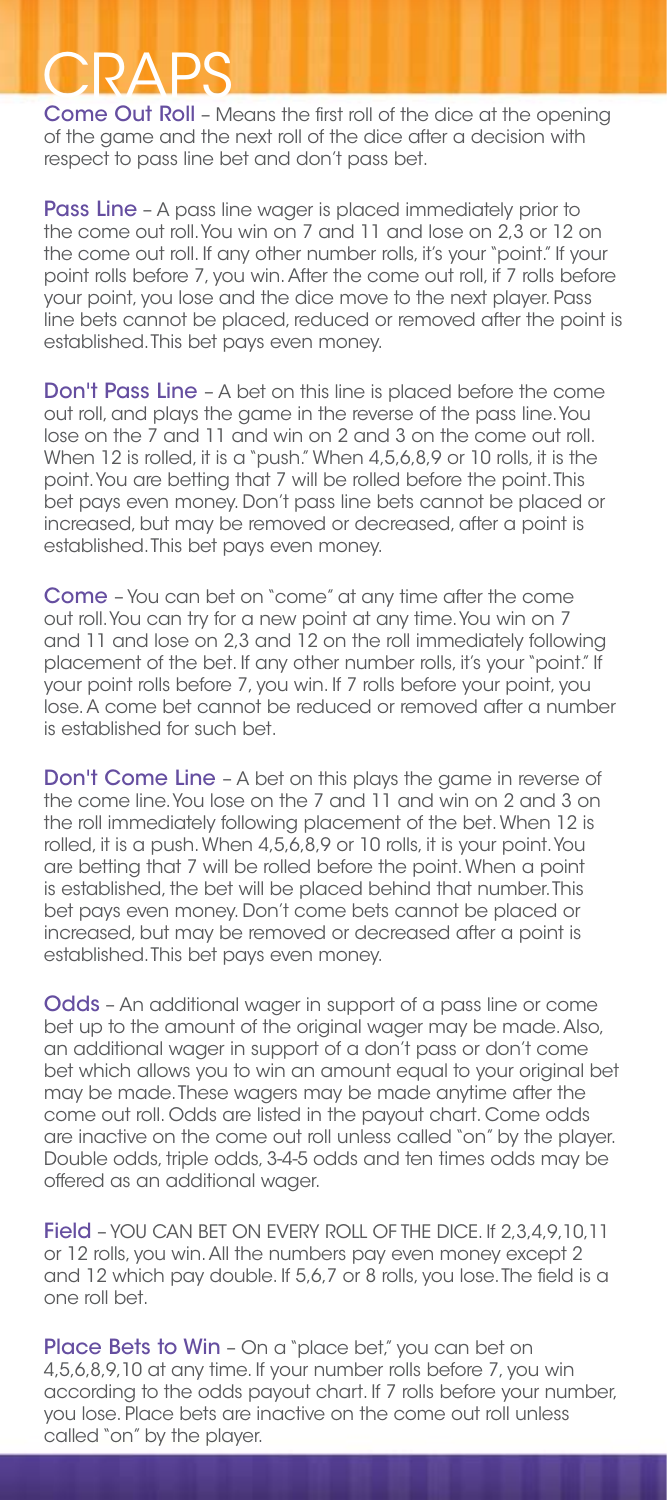**Buy Bets** - Buy Bets are exactly the same as "place bets" except by paying a 5% commission on the buy bet, you receive the true odds as shown on the chart. Buy bets are inactive on the come out roll unless called "on" by the player. A "buy" button denotes this bet.

Lay Bets - You may lay a bet against 4,5,6,8,9 or 10 at any time. In order to do so, you must pay a 5% commission based on what you would win. Check the chart for the payoffs. A "lay" button denotes this bet.

Proposition Bets - These are one roll bets, except for "hard ways." The dealer will place all "proposition" bets on the next roll of the dice–again, except for hard ways. Unless you request otherwise, winning bets remain in action. A description of the proposition bets are as follows:

Any 7 - You can bet "any 7" on any roll of the dice. When 7 rolls, you win and are paid 4 to 1, if any other number rolls you lose. This is a one roll bet.

Any Craps - You can bet on any roll of the dice. If 2,3 or 12 rolls you win and are paid 7 to 1. If any other number is rolled, you lose. This is a one roll bet.

Hard Ways - There are four "hard ways" combinations. Hard four (two 2's), hard six (two 3's), hard eight (two 4's) and hard 10 (two 5's). You can bet the combination you want at any time. For instance, if you bet the hard six (two 3's) you win when that rolls before 7 or an "easy six" (5 and 1 or 4 and 2). Hard ways pay high odds as listed in the payout chart. Hard ways are inactive on the come out roll unless called "on" by the player.

**Bet the Horn** – Here you bet on a combination of four numbers; 2,3,11 and 12 (horn). If any of these numbers are rolled, you win. If any other number is rolled, you lose. One-fourth (1/4) of the horn bet is bet on each of the individual numbers, (2,3,11 and 12). If 3 or 11 rolls, you win and are paid 3 to 1. If 2 or 12 rolls, you win and are paid 6.75 to 1. If any other number is rolled, you lose. This is a one roll bet.

Horn High Bets - There are four "horn high" combinations, horn high 2 (Aces), horn high 3 (Ace-Deuces), horn high 11, and horn high 12 (two 6's). If 2,3,11 or 12 rolls you win; if any other number rolls you lose. This is a one roll bet. How this differs from a horn bet is that one-fifth (1/5) of the horn high is bet on each of the individual horn numbers (2, 3, 11, 12), with an additional one-fifth (1/5) of the bet on the designated horn high number (high horn 11: two fifths (2/5) of the bet on  $11$ , one-fifth  $(1/5)$  on 2, one fifth  $(1/5)$  on 3 and one-fifth (1/5) on 12).

2, 3, 11 or 12 - You can bet on 2,3,11 or 12 individually. They are one roll bets. The winning payoff on 2 or 12 is 30 to 1. The winning payoff on 3 or 11 is 15 to 1. If any number other than that number bet rolls, you lose.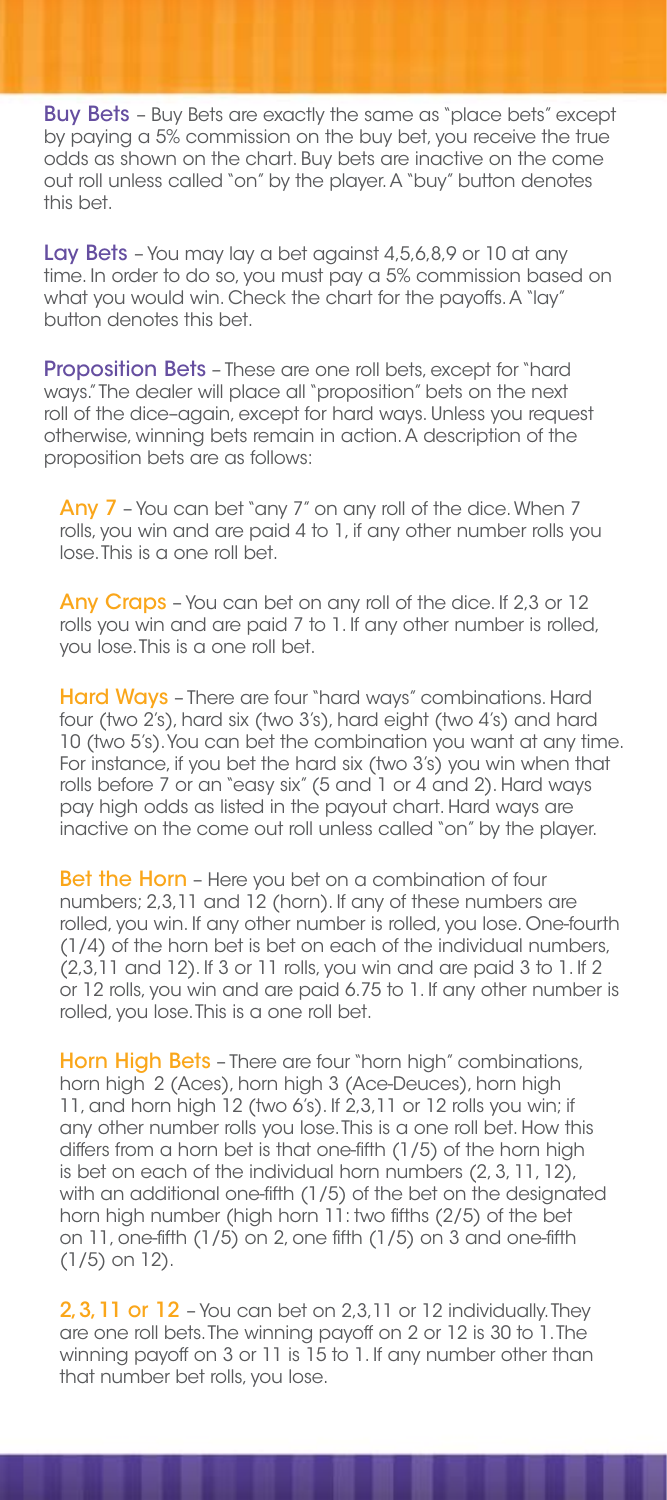